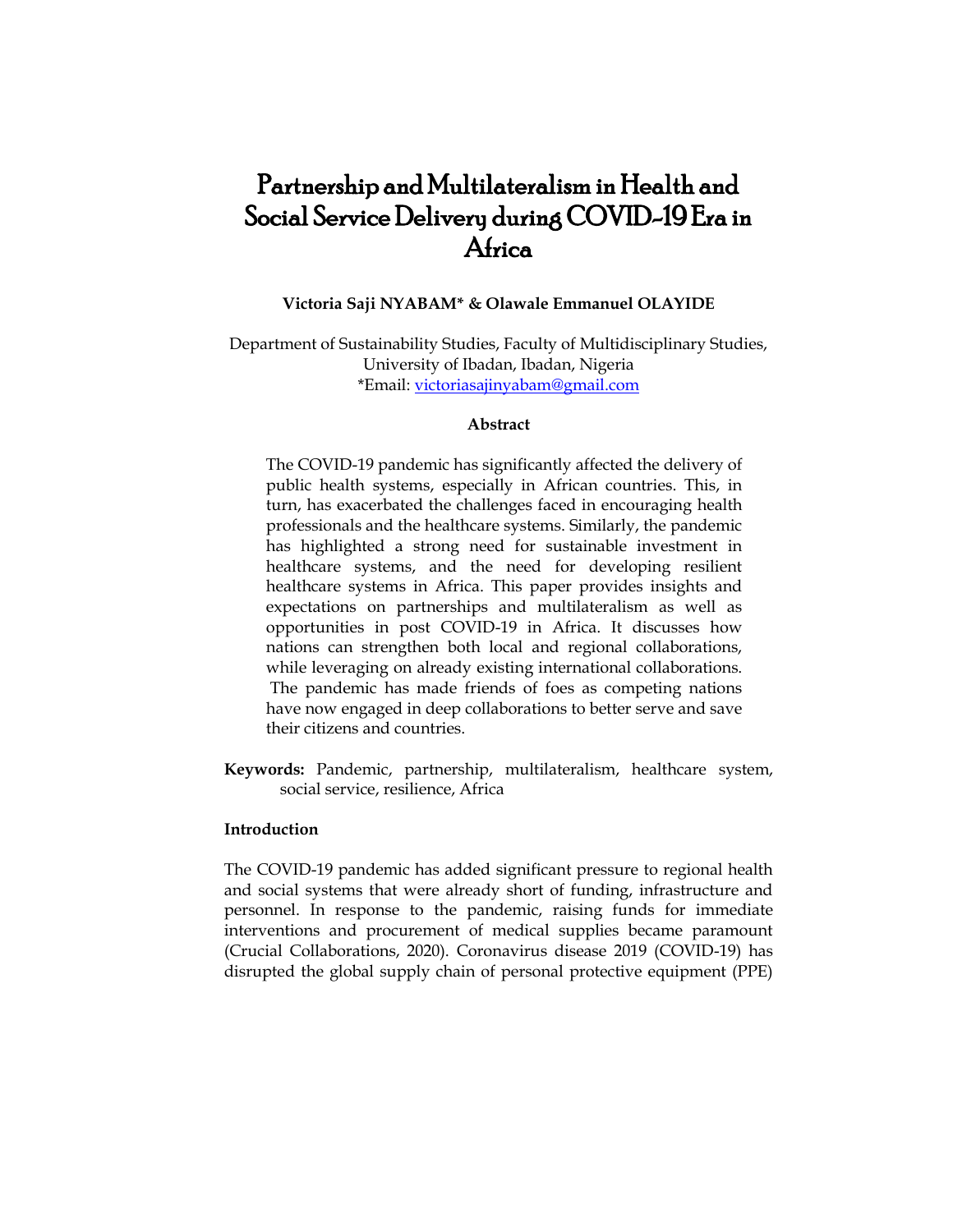while creating a huge surge in demand. Undeniably, securing PPE for health workers and respiratory devices for patients is a critical part of overcoming the COVID-19 pandemic. However, we must not forget that for many hospitals, these resources have never been in abundant supply. Instead, PPE and respiratory devices are scarce commodities for many hospitals in low-income countries (gross national income per capita ≤US\$1,025) (Fischer and Hynes, 2014). Every country in the world was and is still in need of medical supplies which at a certain point in time they have run short of. The effects of the pandemic have been significantly felt on national budgets, particularly in areas of exports and tourism, which exacerbate the lack of available funding.

Hitherto, partnerships are needed to mobilise funding and supplement the COVID-19 response from national governments. The private sector, through internal initiatives as well as public-private partnerships (PPPs), have been essential to supplementing private funding for healthcare delivery in Africa, both before and during the COVID-19 pandemic. In Africa where public resources are limited, the private sector has always been a significant player. According to a report by the International Finance Corporation, around 60 percent of health care financing in Africa comes from private sources, and about 50 percent of total health expenditure goes to private providers (IFC, 22016). The agency noted that growing global demand for more and improved healthcare will require governments to tap the private sector for healthcare financing and delivery. In Uganda and Kenya a PPP service delivery system addressing national priorities of reproductive health services for young people using vouchers was implemented in 2012. This has enhanced delivery of key services for young people and strengthened the monitoring and evaluation of national outputs and health outcomes (GBC Health, 2019).

In Nigeria, like other parts of the world, businesses are partnering with governments, health institutions, research institutes, and so on, to fight the pandemic. In recent years, the federal government has embraced the contribution of the private sector, reduced the role of the state and encouraged private-public partnerships in various sectors, such as power and telecommunications. It appears that there is an appreciation on the part of the authorities that greater private sector participation can help to resolve some of these inadequacies.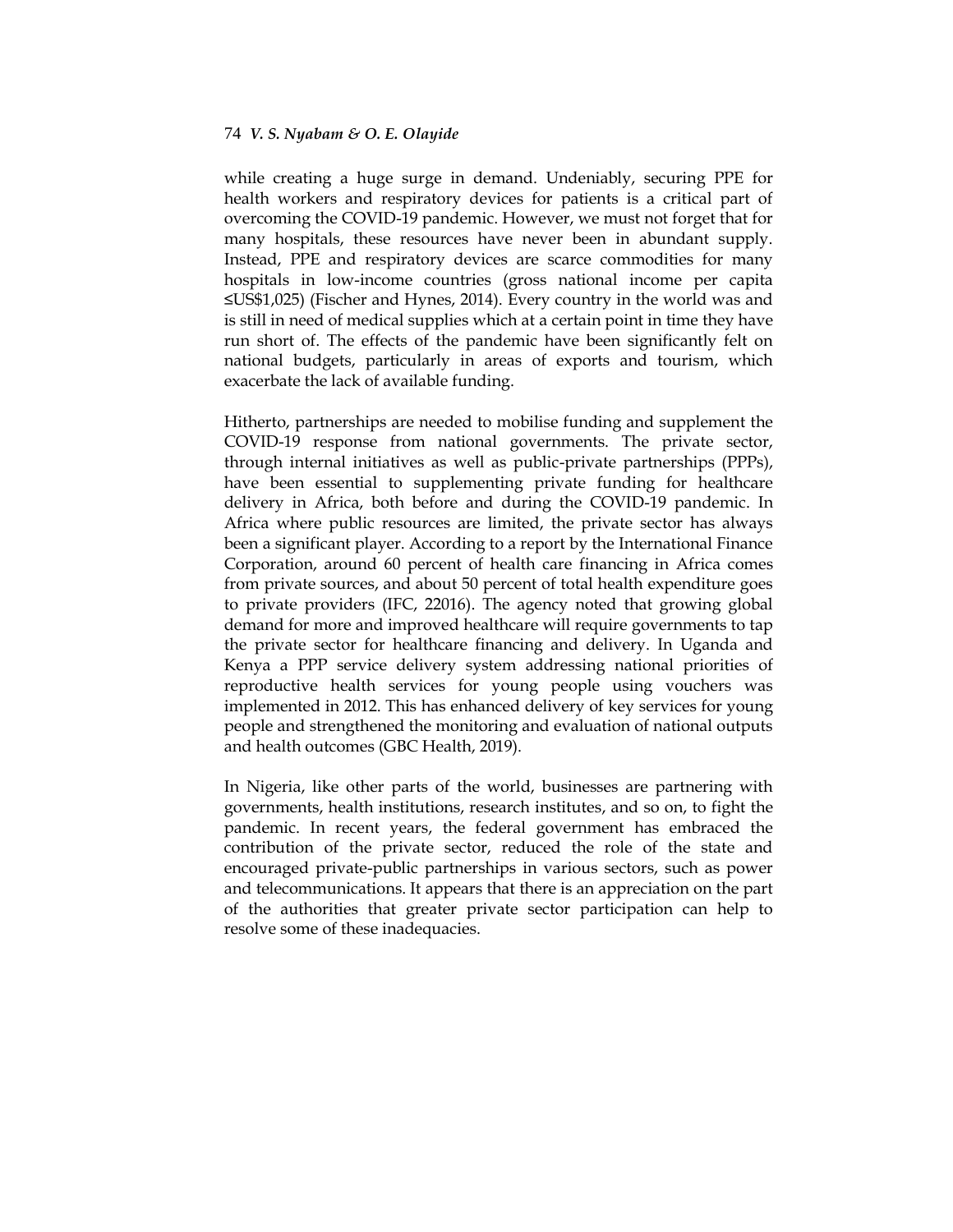According to the World Health Organisation (2020) the decade-long conflict in the north-eastern region of Nigeria impacting over 7 million people generates a rapidly changing setting for the COVID-19 response (WHO, 2020). According to the WHO report on *Multi-sector collaboration in Nigeria's COVID-19 Response (2020)*, the conflict has damaged health and sanitation infrastructure, displaced and made inaccessible large swathes of the population, and has significant disease control implications (WHO, 2020). Based on this report, the local government areas (LGAs) most impacted by COVID-19 also have a high prevalence of co morbidities with other diseases such as endemic cholera and malaria, current outbreaks of Lassa fever and measles, chronic malnutrition; and other public health risks (damaged public health facilities, inaccessible populations unable to receive vaccinations and other essential health services, and congested camp and camp-like settings). Population most affected by COVID-19 include Internally Displaced Persons (IDPs), host communities in conflict-affected areas, and returning refugees from Cameroon, Chad and Niger (UNHCR, 2020). There had been over 684,000 IDPs in Cameroon, Chad and Niger and 294,000 refugees in all the four countries (UNHCR, 2020). As at July 2020, over 3.4 million people had been displaced, including over 2.7 million internally displaced persons (IDPs) in north-eastern Nigeria.

Globally, the coronavirus pandemic has exposed the failure of multilateral systems in the current geopolitical environment (Barbier-Gauchard *et al*., 2020). The UN Security Council (UNSC) and the World Health Organization observed weaknesses in the face of the crisis have led critics of internationalism to prematurely pronounce the failure of multilateralism and global governance and to highlight that citizens look up to national leaders in times of existential crises (Lazarou, 2020). Not only do we need to reform many of the existing multilateral structures and institutions but also to strengthen them and to allow them to evolve in the context of an admittedly transforming – if not transformed – international environment most especially in the light of the global pandemic. The same holds true for many of the alliances and partnerships that underpin the multilateral order (Von Loringhoven, 2020). The European Union has also posited that multilateralism is facing a 'Darwinian moment' in which adaptation becomes a prerequisite of evolution. To them, multilateralism needs to be fit for purpose, in order to survive (Lazarou, 2020).

There had been challenges with multilateralism and the rules-based order before the outbreak of the coronavirus pandemic. Evidence abound of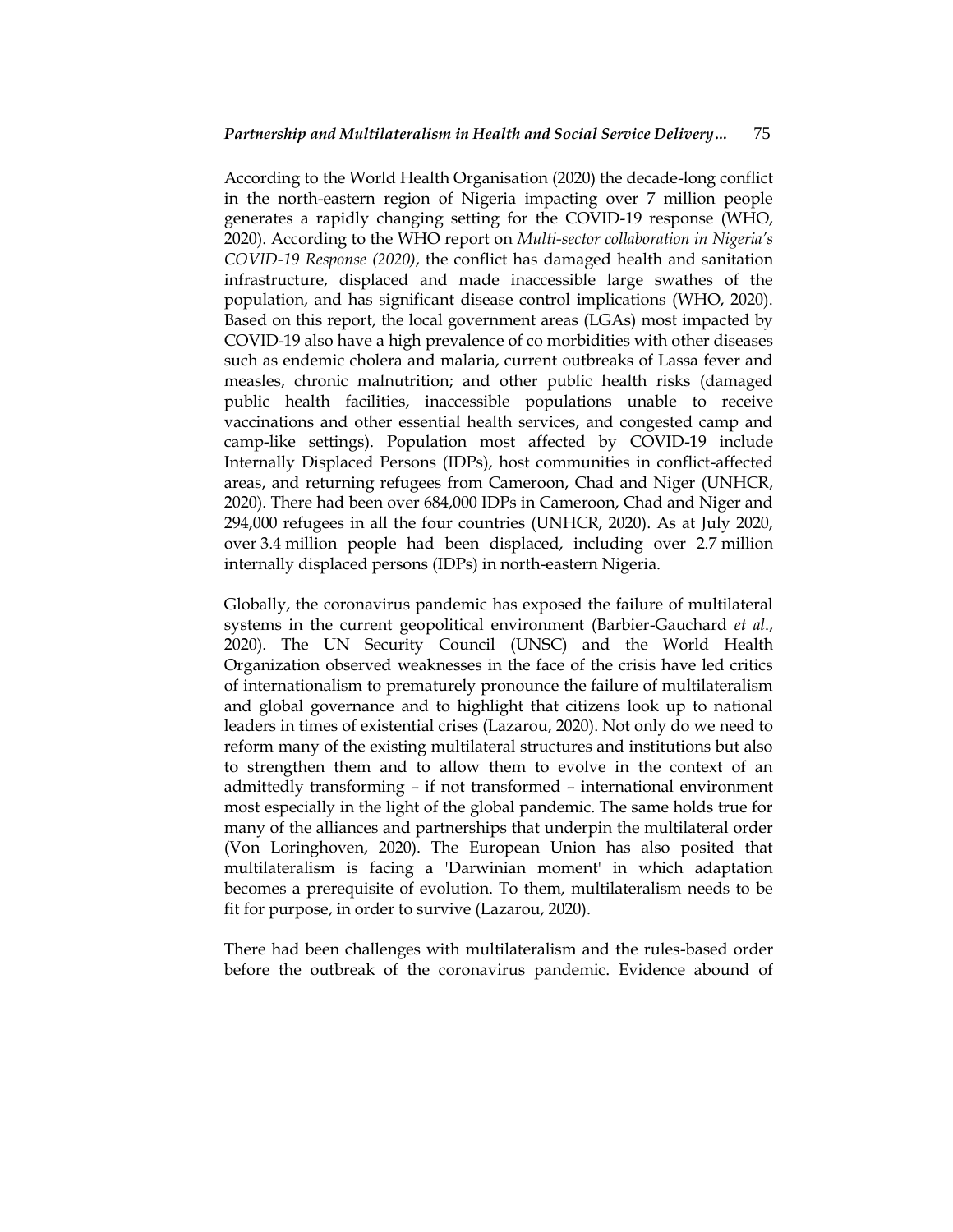decline in the commitment of major countries to international agreements and institutions in recent times. As the UN celebrates its 75th anniversary, the rules-based international order has been placed under pressure unlike before. At the international level, Nationalism and protectionism have resurfaced (Von Loringhoven, 2020). Many countries remain independent rather than having to share and striking often cumbersome compromises with others. As opined by Von Loringhoven (2020), this comes precisely at a time when a set of unprecedented global challenges, including climate change, the protection of biodiversity, keeping trade routes open and preserving world health, necessitates effective multilateral cooperation.

The COVID-19 crisis has exacerbated the challenges already confronting the development community, and is likely to reverse progress that has been made, by throwing millions back into poverty and deepening inequalities that have plagued societies the world over. Its impact on the Agenda 2030 is likely to be significant and it will seriously jeopardise the delivery of the Sustainable Development Goals. New forms of what are essentially business-as-usual approaches will be of little help if we want to achieve progress on the SDGs in the context of the "new normal". We need to make human rights central to COVID-19 response and recovery. Further, the response to COVID-19 must be as effective as possible in order to maximize the impact of resources that are available, which are very likely to be scarce as against the real needs. This is echoed in the UN Secretary General"s call for an inclusive and effective response to the COVID-19 pandemic, ensuring that we keep the most vulnerable populations front and centre of our response efforts. The EU, in its most recent "Council Conclusions" on the pandemic, called on international development partners to align with partner countries and align with their response plans. The Global Partnership"s recent declaration on COVID-19, is a remarkable example of such positioning, along with the CPDE"s statement on this very topic. Now it is time to dig deeper and unpack, at the very least, the arguments about why effectiveness matters for a sustainable and durable response to the pandemic, and why it should be at the core of the "new normal"; hence our contribution to this volume. From the CPDE"s perspective, as part of the effort on inclusive partnerships, we also need to incorporate the "Leave No One Behind" pledge, with its obvious implications in terms of both effectiveness (focusing on results and inclusive partnerships) and the realization of human rights. It is no more business as usual, about a year after the first case was recorded, we can say that the face of partnership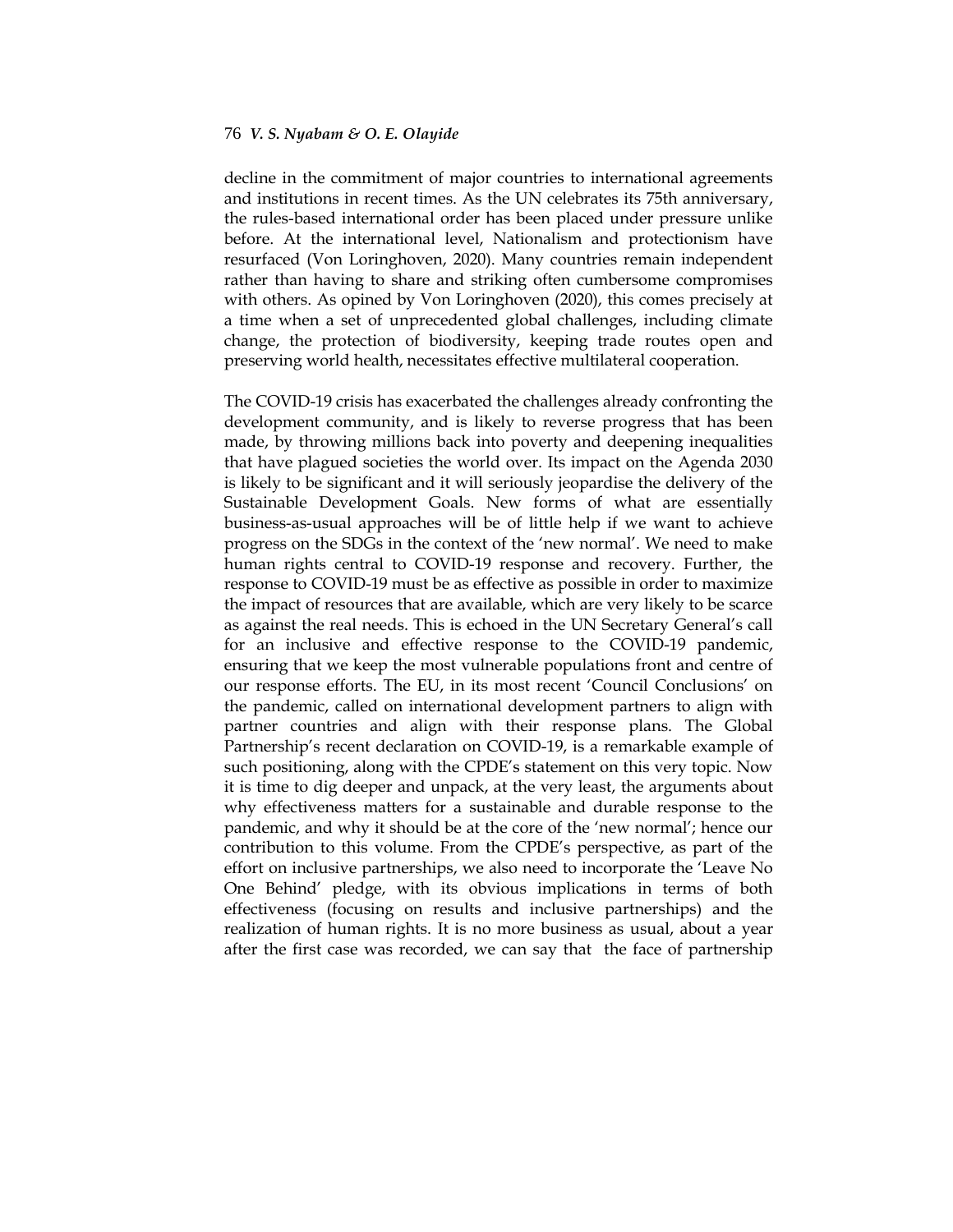and multilateralism in every nation has changed and will continue to change as we continue to adapt to the new world order.

A partnership is an arrangement where parties, known as [business](https://en.wikipedia.org/wiki/Business_partner)  [partners,](https://en.wikipedia.org/wiki/Business_partner) agree to cooperate to advance their mutual interests. The partners in a partnership may be individuals, [businesses,](https://en.wikipedia.org/wiki/Business_entity) [interest-](https://en.wikipedia.org/wiki/Interest)based [organizations,](https://en.wikipedia.org/wiki/Organization) [schools,](https://en.wikipedia.org/wiki/School) [governments](https://en.wikipedia.org/wiki/Government) or combinations. Multilateralism is the process of organizing relations between groups of three or more states. Beyond that basic quantitative aspect, multilateralism is generally considered to [comprise](https://www.merriam-webster.com/dictionary/comprise) certain qualitative elements or principles that shape the character of the arrangement or institution. Those principles are an indivisibility of interests among participants, a commitment to diffuse [reciprocity,](https://www.merriam-webster.com/dictionary/reciprocity) and a system of dispute settlement intended to enforce a particular mode of behaviour.

## **Partnership and multilateralism in COVID-19 era**

The coronavirus pandemic has reinforced discussions about autonomy, sovereignty; and self-sufficiency across the world. The just concluded United Nations General Assembly (UNGA) has described the pandemic as a wakeup call for multilateralism and networking and may provide the necessary impetus for the reinvigoration of multilateral cooperation (UN, 2020). From the meeting, it was presumed that some powers might claim victory against the corona virus for their own, using it to further 'nationalise' discourse, debase collective efforts, and demean international institutions further (UN, 2020). The COVID-19 pandemic and its consequences reveals the absolute necessity of the multilateral system and its entities as global public goods. We need to continue investing in it. It needs to serve both as platform for policy-making and exchange of views and knowledge between member states, and to support countries to realise their development aspirations and international commitments.

According to the World Health Organisation, the Health Sector's response to COVID-19 in Nigeria has built on existing multi-sectoral efforts to address the ongoing humanitarian crisis affecting the country, especially the north-eastern region. To them, this Joint Support Framework should take a whole-of-society and a whole-of-government approach to bring together all sectors and partners operating in Nigeria"s COVID-19 response from the national governmental authorities, non-governmental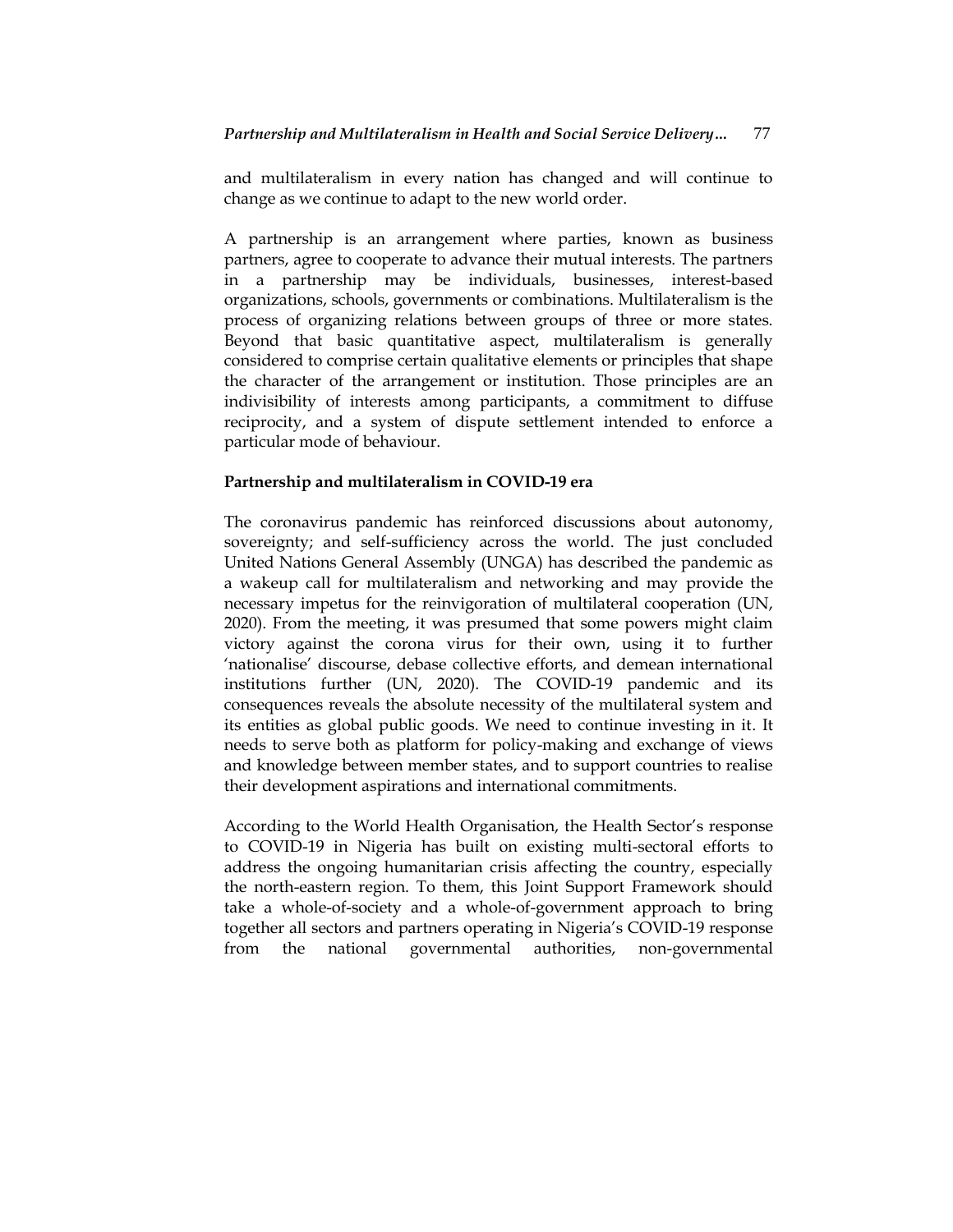organizations, UN agencies, academic and training institutes, donor agencies, and the affected population.

As countries face the challenges of the COVID-19 pandemic, the importance of a fit-for-purpose trade union organizations within a functional tripartite social dialogue system become paramount. This is in view of the fact that one way we can reshape the social, economic and environmental protection systems post the crisis is through multilateral development co-operation as well as national and regional multi-sectoral partnerships embedded in strong social dialogue institutions and culture.

# **Adapting to the new world order: re-strategizing partnership in the face of pandemic**

Quite a bit of what is expected to battle COVID-19 like the health systems and infrastructure, is what is expected to construct a more grounded African health system to withstand the duration of this pandemic and to face future health threats. While discovering approaches to fight the current pandemic might be overwhelming, it likewise presents an occasion to zero in on strengthening Africa"s health systems by adopting a comprehensive and integrated approach globally, like the COVID-19 Vaccines Global Access (COVAX), by region, and by each country.

In Nigeria, the Coalition Against COVID-19 (CACOVID) is a Private Sector task force in partnership with the Federal Government, the Nigeria Centre for Disease Control (NCDC) and the World Health Organisation (WHO) with the sole aim of combating Coronavirus (COVID-19). The CACOVID has been focusing largely on infrastructure by providing and equipping medical facilities, supplies and test kits for COVID-19 testing, isolation and treatment in each of the six geopolitical zones of Nigeria. They are also [working](https://www.cacovid.org/#learn) with the government to enhance lab capacity.COVID-19 has helped in the development of a comprehensive social and critical response. The move to re-engineer and rethink our health system is key and these efforts are commendable. Taking a look at our health sector, part of settling into a "new normal" requires rethinking the value of local production of certain commodities. These commodities might be better viewed in the context of health security, viewed as strategic assets, and manufactured locally to avoid possible future issues relating to supply chain and multinational bidding wars on health goods like we are seeing in the world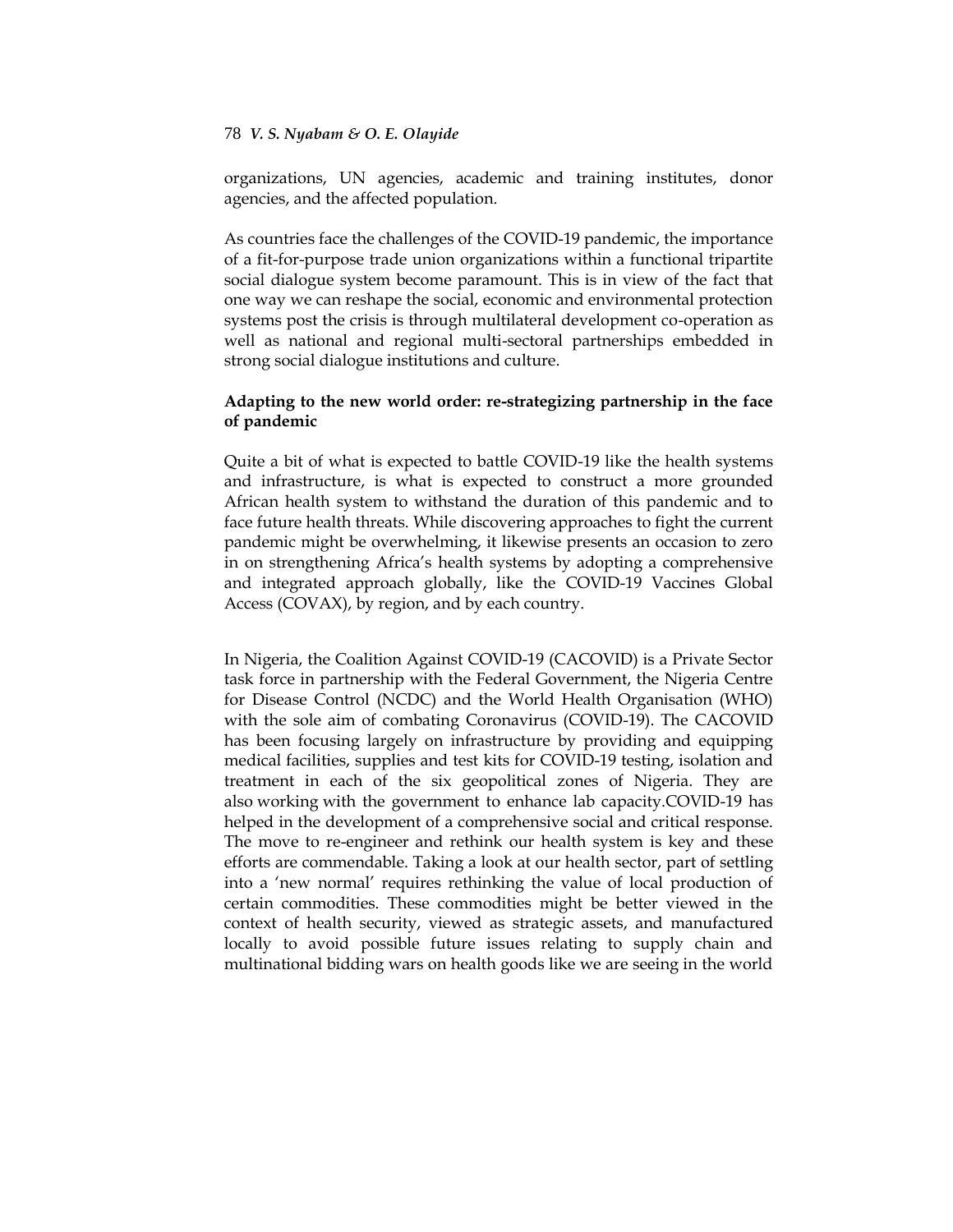today. The local private sector would not be left out, they will have an important role in this process of a shift to more localized production.

One year later we find ourselves in a world changed by COVID-19. More than 265 million people are facing acute food insecurity, while half of the world is trying to survive without any form of social protection. FDI is projected to drop by up to 40 percent, while remittances, a significant source of development finance, are estimated to drop by 20 percent this year. Hard-won development gains have been compromised, posing still more challenges on the 2030 Agenda. This experience has also shown the necessity of the multilateral system, from leading a global health response, to life-saving humanitarian assistance, rapid-response instruments for socio-economic challenges, and operational support to governments" national responses. As ever, it is the trust and support of member states that has made this possible.

# **Harnessing private competencies**

As earlier mentioned, the role of private partners cannot be over emphasized. This goes beyond simply providing funds as individual companies. The CACOVID in Nigeria is a private sector task force working in partnership with the Nigeria Center for Disease Control and Prevention (NCDC), and has been tasked by the government to pull resources across industries to provide technical and operational support while providing funding and building advocacy through aggressive awareness drives.

As the world"s richest countries vie to bid on vital supplies, the private sector can help countries increase bidding power. Nigeria must utilize every possible route, relationship, bit of trade know-how, and other assets at her disposal in order to secure supplies, and the private sector can help with many aspects of this. Additionally, the private sector may operate logistical systems within a given country, which can be vital for the distribution of these resources. African private sector as a whole is making individual efforts to fight COVID-19, in addition to working on partnerships. Africa"s private sector and its youth have responded with entrepreneurialism and ingenuity to the crisis. Companies have repurposed their manufacturing lines to produce essential COVID-19 products like sanitizers, face masks, and personal protective equipment (GBC Health, 2020). The private sector, including Nigeria, stayed open in many countries to help keep jobs going during the lockdown and businesses have adopted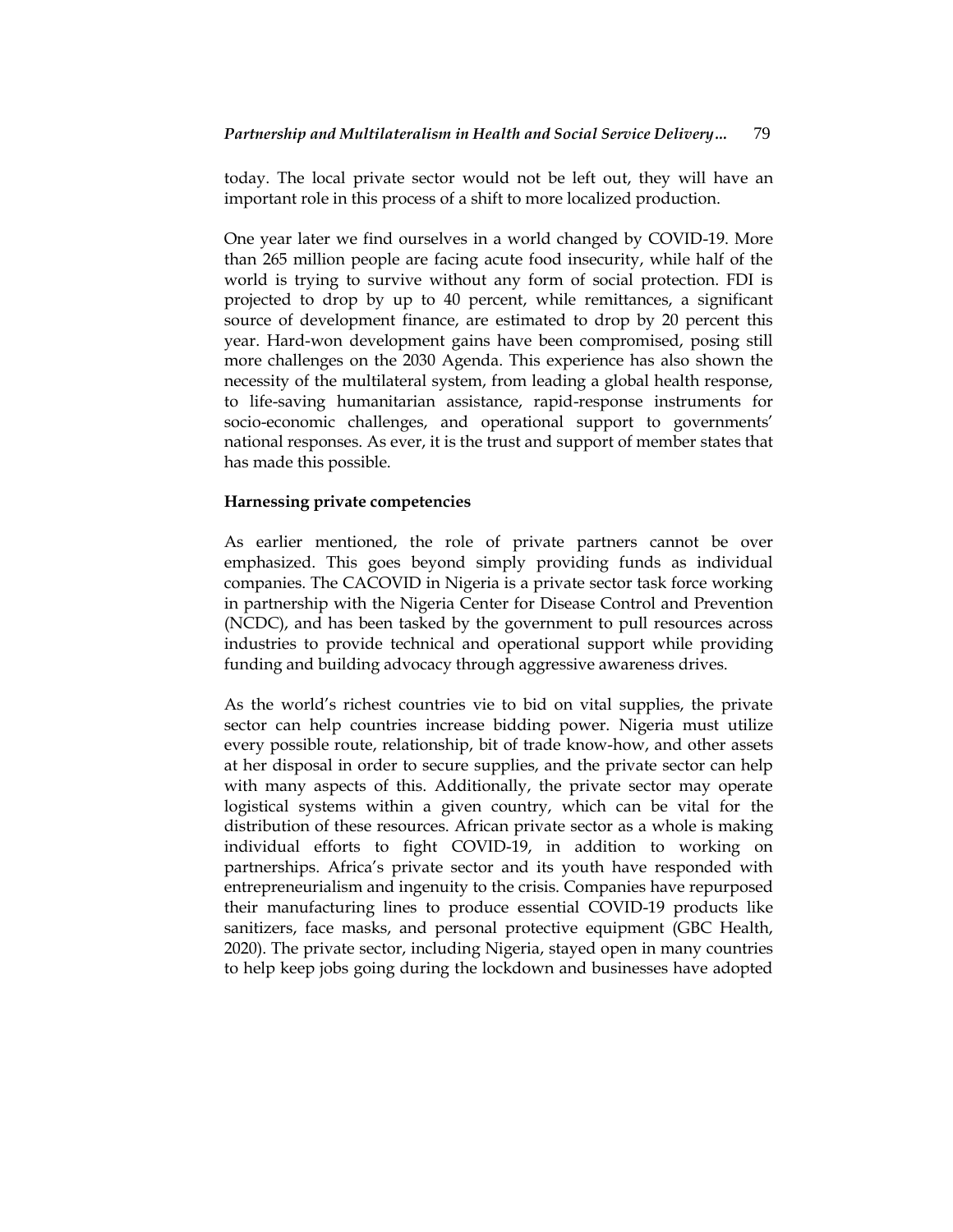a number of effective measures to mitigate the effects of operating in the COVID-19 environment. These include adopting technology, working remotely and using e-commerce to drive trade.

## **Community engagement and action**

Community Engagement is about working collaboratively with and through groups of people affiliated by geographic proximity, special interest, or similar situations to address issues affecting the well-being of those people. It is a powerful vehicle for bringing about environmental and behavioral changes that will improve the health of the community and its members. It often involves partnerships and coalitions that help mobilize resources and influence systems, change relationships among partners, and serve as catalysts for changing policies, programs, and practices (CDC, 1997). Community ownership is also vital to ensure that social distancing and stay-at-home measures are effective. It will continue to be vital throughout the process of reopening societies, while societies balance returning to business as usual with the aspects of these measures that will need to be maintained to stop the potential spread of COVID-19.

A big part of engaging communities is addressing the pandemic not only as a health issue but one that extends to food security, economic and social well-being, and other non-health concerns. It's important to communicate to the public in ways that will foster community ownership and engagement. Due to the isolation caused by stay-at-home measures, social media and other forms of online interactions have become important out of necessity to spread vital messages and keep communities connected.

Africa cannot afford extended lockdown period which involved provision food and other financial services to offset or ameliorate the impact of job loss due to the pandemic. The continent needs to continue to reinforce the importance of working together to raise funds and help each other at this vital moment. The COVID-19 response should not just be government owned, but owned by the entire society owned. As we adapt to the new norm, the community needs to drive the response and see it as their own, so they hold each other accountable. To foster community ownership, it's critical to ensure the public understands why their governments are imposing strict measures, and that the government is respecting the significant consequences to the wellbeing and livelihood of many people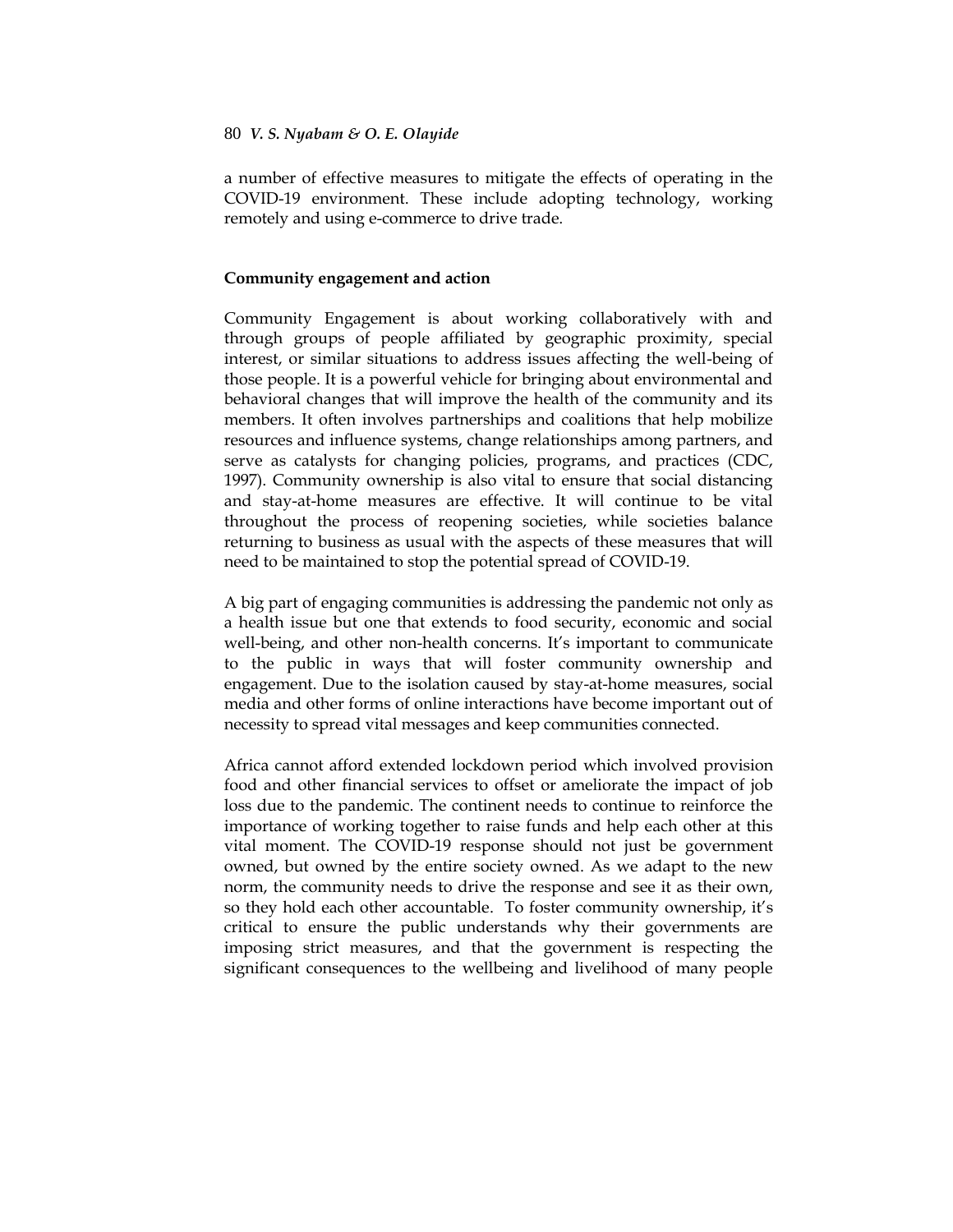posed by the pandemic because this, in the long run as we see it today, is becoming a normalcy.

## **Alignment, accountability and transparency**

COVID-19 initiatives are prioritizing transparency and working to demonstrate responsible management of funds (GBC Health, 2020). Good governance is key to ensure that funds are being used efficiently and appropriately. Equally, it is important for the success of any partnership is to align with local government efforts to maximize efficiency and impact. From inception, programmes need to be aligned with government and need to be adaptable to changing circumstances alongside local government and other local actors, including non-state actors.

## **Conclusion and Recommendations**

The COVID-19 pandemic stroke at the time most nations of the world were dangerously marching towards unilateralism. The common agendas that bind countries together and the common challenges that confront them in the shrinking global village increasingly necessitate a serious and equitable partnership among all stakeholders. The environment, climate, health, energy, migration, peace and global security, to mention some key concerns, are no longer amenable to solutions conceptualised only within national jurisdictions or confined by artificial political boundaries. A sustainable form of regional and local engagement that ensures mutual benefits is important for addressing these challenges in the COVID-19 era in Africa.

COVID-19 has changed the world as we know it. As business as usual has been thrown out the window, new opportunities are emerging that could pave the way to a more prosperous future for all. As Nigeria continues to rebuild from the pandemic, sustainable investment is needed to support it to [recover better](http://www.seforall.org/RecoverBetter) as well as seize the opportunity to reset its economy and close gaps. To meet these daunting challenges, multilateral organizations must be protected and, where needed, reformed or modified to cover hitherto unregulated. The pandemic, as well as, the already existing longterm challenges facing the world like biodiversity loss, climate change, rising equalities, migration, and the promotion and protection of human rights must be of utmost priority to countries, civil society, and the private sector which they must work together to address. The private sector can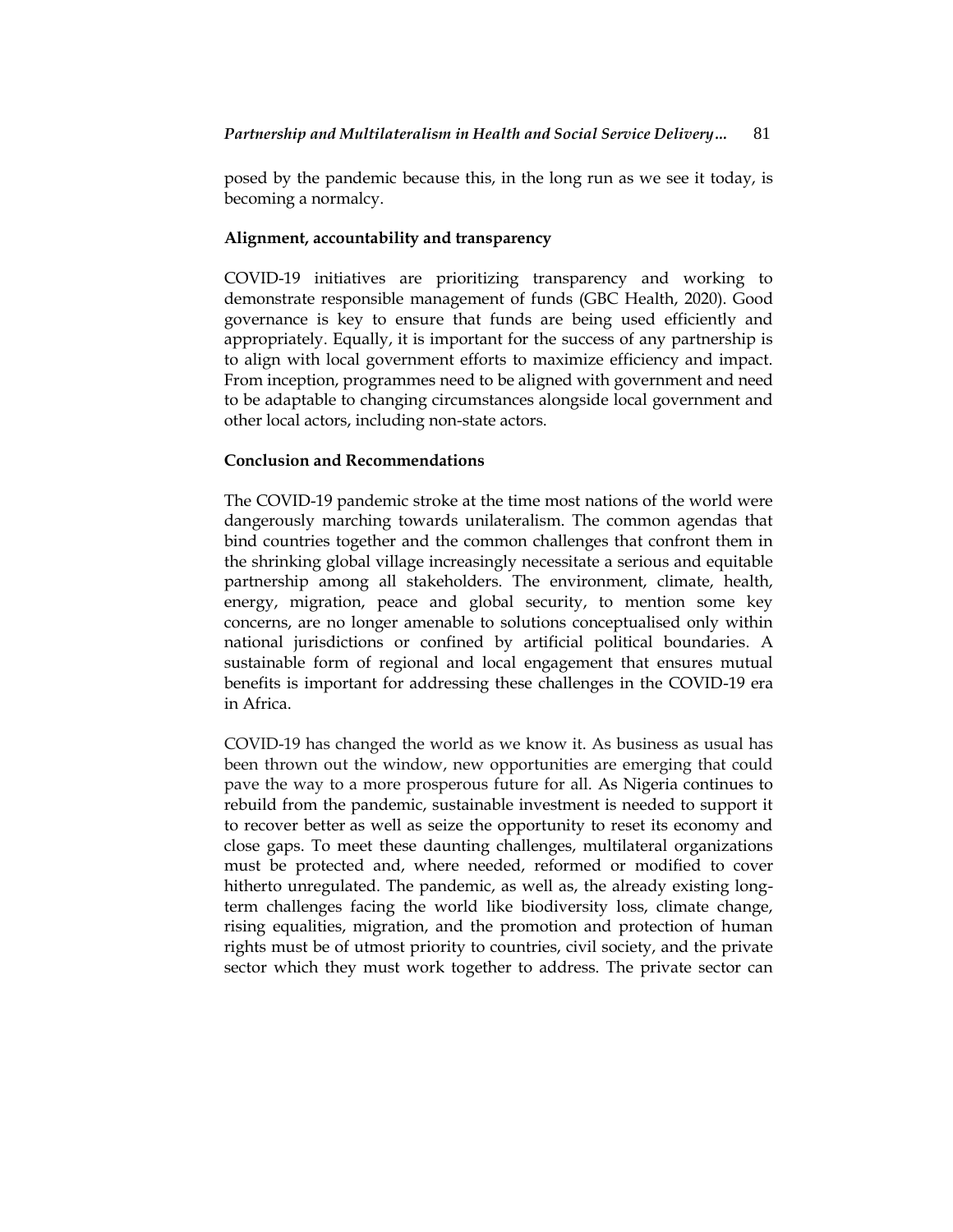help reinvigorate multilateralism by addressing systemic injustices and inequalities in supply chains. Business also can demonstrate ethical leadership and good governance, and partner with governments and civil society to strengthen institutions, laws, and systems at national and international levels. As if anyone needed a reminder of the importance of international cooperation in today's hyper connected world, the coronavirus pandemic has made abundantly clear just how crucial multilateralism is for humanity. Trying to cope with the immediate devastating effects of the virus, nations initially imposed unprecedented executive measures, including closing borders. A virus, however, knows no borders: all countries are affected. The fight against this global pandemic, which is taking so many lives and challenging our societies, is a stark reminder that the world needs more, not less multilateral cooperation and global solidarity.

The COVID-19 crisis has demonstrated the need for a renewed and reinvigorated multilateralism and strengthening of partnerships. The pandemic, as well as, the already existing long-term challenges facing the world like biodiversity loss, climate change, rising equalities, migration, and the promotion and protection of human rights is of utmost priority to countries, civil society, and the private sector which they must work together to address. The private sector can help reinvigorate multilateralism by addressing systemic injustices and inequalities in supply chains. Business also can demonstrate ethical leadership and good governance, and partner with governments and civil society to strengthen institutions, laws, and systems at national and international levels.

# **References**

- Barbier-Gauchard, A., M. Dai, C. Mainguy, J. Saadaoui, M. Sidiropoulos, I. Terraz, J. Trabelsi (2020). *[Towards a more resilient European Union](https://ideas.repec.org/p/ulp/sbbeta/2020-33.html)  [after the COVID-19 crisis.](https://ideas.repec.org/p/ulp/sbbeta/2020-33.html)*[Working Papers of BETA](https://ideas.repec.org/s/ulp/sbbeta.html) 2020-33, Bureau d'EconomieThéoriqueetAppliquée, UDS, Strasbourg.
- GBC Health, (2020*).Crucial collaborations for COVID-19.* GBC Health: Mobilizing Business for a Healthier World.<https://gbchealth.org/> crucial-collaborations-for-covid-19/.
- Federal Ministry of Health (2004).National Health Policy NHP. Abuja: Federal Ministry of Health. 9. Federal Ministry of Health (2004). Achieving Health-Related Millennium Development Goals in